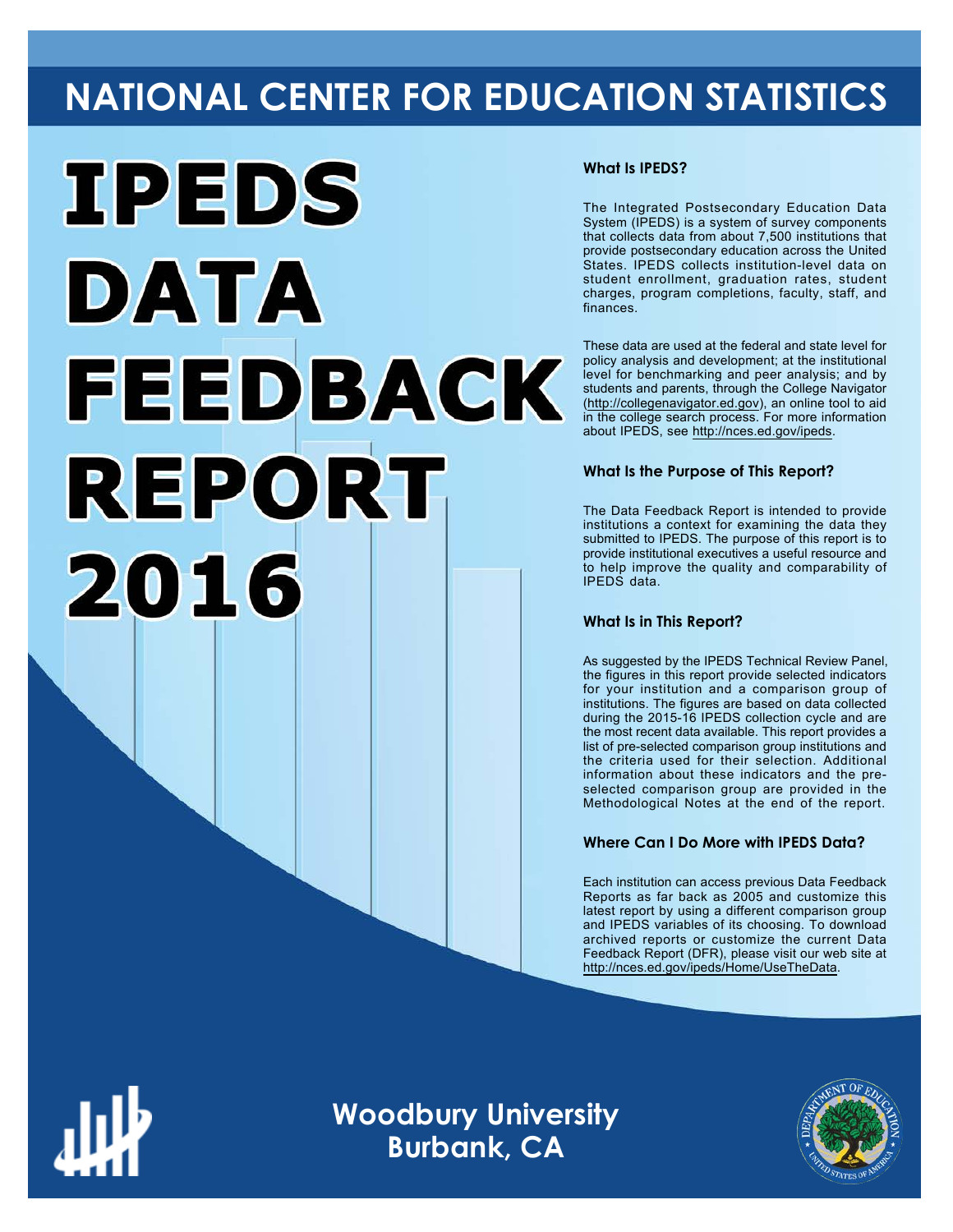# **COMPARISON GROUP**

Comparison group data are included to provide a context for interpreting your institution's statistics. If your institution did not define a custom comparison group for this report by July 17, NCES selected a comparison group for you. (In this case, the characteristics used to define the comparison group appears below.) The Customize Data Feedback Report functionality on the IPEDS Data Center [\(http://nces.ed.gov/ipeds/datacenter/\)](http://nces.ed.gov/ipeds/datacenter/) can be used to reproduce the figures in this report using different peer groups.

Using some of your institution's characteristics, a group of comparison institutions was selected for you. The characteristics include Carnegie Classification of Masters Colleges and Universities (medium programs), private not-for-profit and enrollment of a similar size. This comparison group includes the following 31 institutions:

- Alfred University (Alfred, NY)
- Alvernia University (Reading, PA)
- Anderson University (Anderson, SC)
- Anderson University (Anderson, IN)
- Assumption College (Worcester, MA)
- Carson-Newman University (Jefferson City, TN)
- Centenary University (Hackettstown, NJ)
- Curry College (Milton, MA)
- Franciscan University of Steubenville (Steubenville, OH)
- Franklin Pierce University (Rindge, NH)
- Gwynedd Mercy University (Gwynedd Valley, PA)
- Houston Baptist University (Houston, TX)
- John Brown University (Siloam Springs, AR)
- LeTourneau University (Longview, TX)
- Lynchburg College (Lynchburg, VA)
- Marian University (Indianapolis, IN)
- Mercyhurst University (Erie, PA)
- Mount Saint Mary College (Newburgh, NY)
- Mount Saint Mary's University (Los Angeles, CA)
- Mount St Mary's University (Emmitsburg, MD)
- Nebraska Wesleyan University (Lincoln, NE)
- Neumann University (Aston, PA)
- Newman University (Wichita, KS)
- Otterbein University (Westerville, OH) Queens University of Charlotte (Charlotte, NC)
- Salve Regina University (Newport, RI)
- Seton Hill University (Greensburg, PA)
- Siena Heights University (Adrian, MI)
- St Bonaventure University (Saint Bonaventure, NY)
- University of Saint Francis-Fort Wayne (Fort Wayne, IN)
- Wagner College (Staten Island, NY)

#### **The figures in this report have been organized and ordered into the following topic areas:**

| 1) Admissions (only for non-open-admissions schools) | Fig. 1 and 2           | Pg. 3       |
|------------------------------------------------------|------------------------|-------------|
| 2) Student Enrollment                                | Fig. 3 and 4           | Pg. 3 and 4 |
| 3) Awards                                            | Fig. 5                 | Pg. 4       |
| 4) Charges and Net Price                             | Fig. 6 and 7           | Pg. 4       |
| 5) Student Financial Aid                             | Fig. 8, 9, 10 and 11   | Pg. 5       |
| 6) Military Benefits*                                | [No charts applicable] |             |
| 7) Retention and Graduation Rates                    | Fig. 12, 13, 14 and 15 | Pg. 6 and 7 |
| 8) Finance                                           | Fig. 16 and 17         | Pg. 7       |
| 9) Staff                                             | Fig. 18 and 19         | Pg. 8       |
| 10) Libraries*                                       | [No charts applicable] |             |

\*These figures only appear in customized Data Feedback Reports (DFR), which are available through Use the Data portal on the IPEDS website.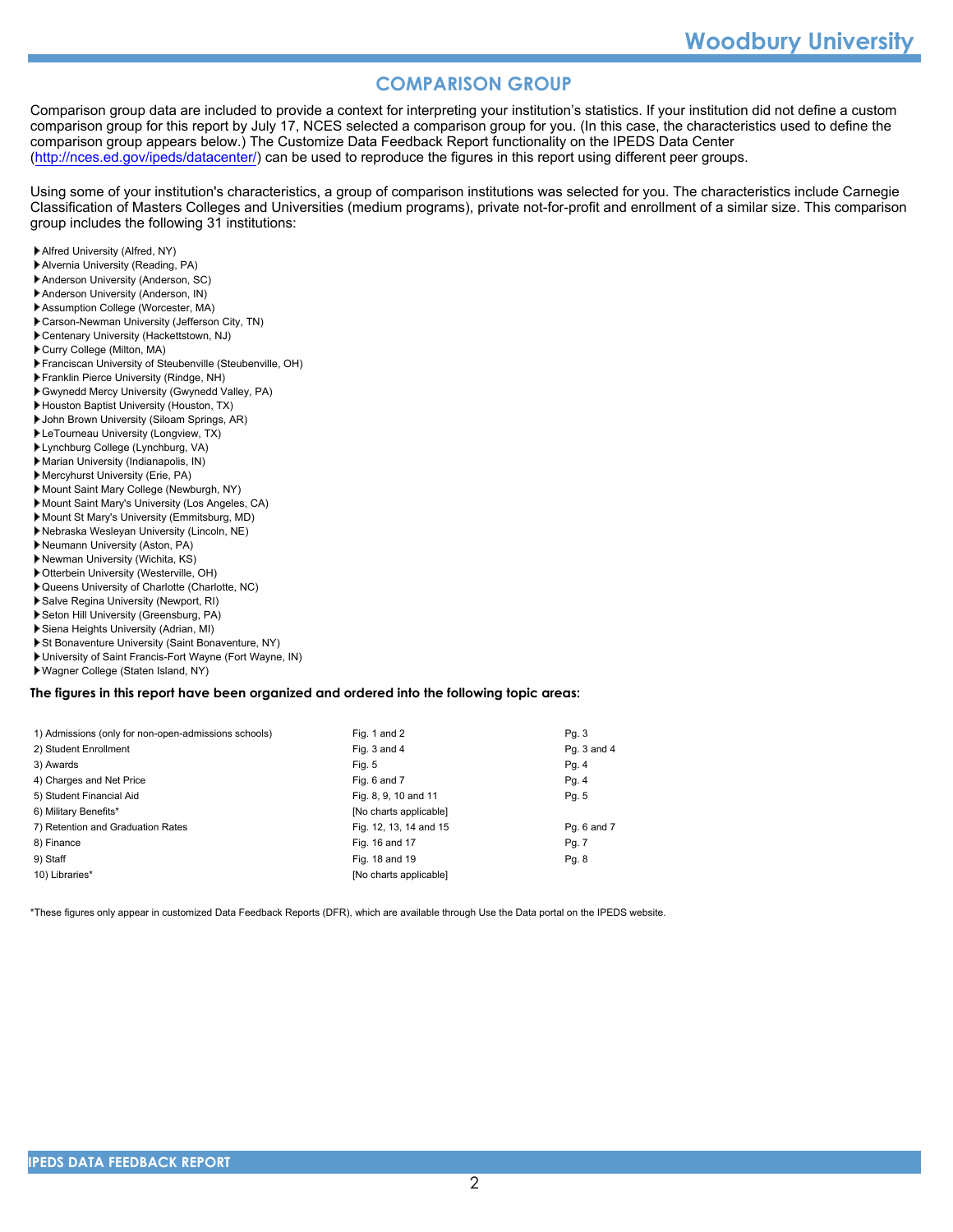**Figure 1. Number of first-time undergraduate students who applied, were admitted, and enrolled full and part time: Fall 2015**



NOTE: Admissions data are presented only for institutions that do not have an open admission policy, and apply to first-time, degree/certificate-seeking undergraduate students only. For details, see the Methodological Notes. N is the number of institutions in the comparison group.

SOURCE: U.S. Department of Education, National Center for Education Statistics, Integrated Postsecondary Education Data System (IPEDS): Winter 2015-16, Admissions component.

#### **Figure 2. Percent of first-time undergraduate applicants admitted, and percent of admissions enrolled, by full- and part-time status: Fall 2015**



NOTE: Admissions data are presented only for institutions that do not have an open admission policy, and apply to first-time, degree/certificate-seeking undergraduate students only. For details, see the Methodological Notes. Median values for the comparison group will not add to 100%. See "Use of Median Values for Comparison Group" for how median values are determined. N is the number of institutions in the comparison group.

SOURCE: U.S. Department of Education, National Center for Education Statistics, Integrated Postsecondary Education Data System (IPEDS): Winter 2015-16, Admissions component.

#### **Figure 3. Percent of all students enrolled, by race/ethnicity, and percent of students who are women: Fall 2015**



**The Comparison Group Median (N=31)** Comparison Group Median (N=31)

NOTE: For more information about disaggregation of data by race and ethnicity, see the Methodological Notes. Median values for the comparison group will not add to 100%. See "Use of Median Values for Comparison Group" for how median values are determined. N is the number of institutions in the comparison group.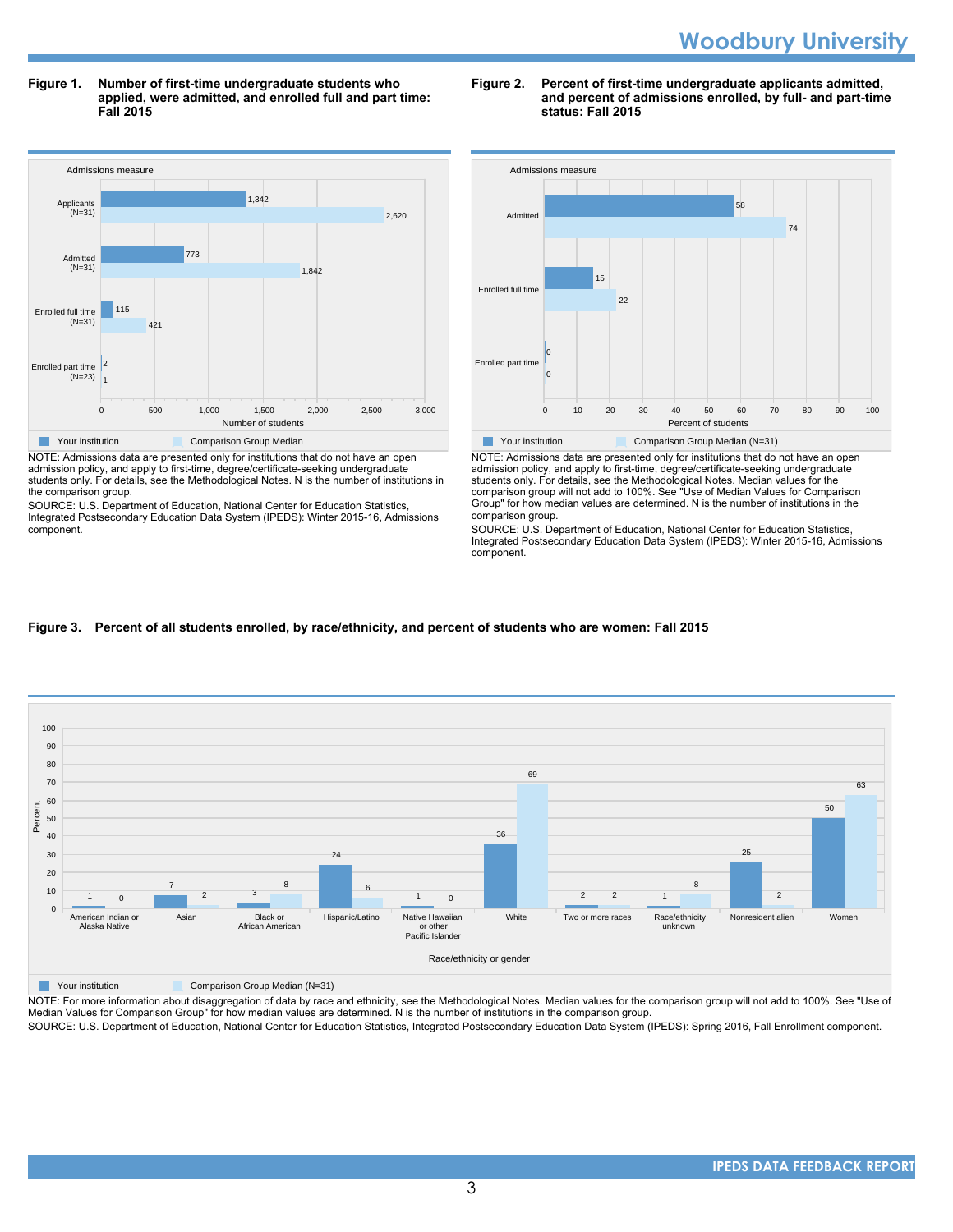**Figure 4. Unduplicated 12-month headcount of all students and of undergraduate students (2014-15), total FTE enrollment (2014-15), and full- and part-time fall enrollment (Fall 2015)**



NOTE: For details on calculating full-time equivalent (FTE) enrollment, see Calculating FTE in the Methodological Notes. Total headcount, FTE, and full- and part-time fall enrollment include both undergraduate and postbaccalaureate students, when applicable. N is the number of institutions in the comparison group.

SOURCE: U.S. Department of Education, National Center for Education Statistics, Integrated Postsecondary Education Data System (IPEDS): Fall 2015, 12-month Enrollment component and Spring 2016, Fall Enrollment component.

#### **Figure 6. Academic year tuition and required fees for full-time, first-time degree/certificate-seeking undergraduates: 2012-13 to 2015-16**



NOTE: The tuition and required fees shown here are the lowest reported from the categories of in-district, in-state, and out-of-state. N is the number of institutions in the comparison group.

SOURCE: U.S. Department of Education, National Center for Education Statistics, Integrated Postsecondary Education Data System (IPEDS): Fall 2015, Institutional Characteristics component.

#### **Figure 5. Number of degrees awarded, by level: 2014-15**



NOTE: For additional information about postbaccalaureate degree levels, see the Methodology Notes. N is the number of institutions in the comparison group. SOURCE: U.S. Department of Education, National Center for Education Statistics, Integrated Postsecondary Education Data System (IPEDS): Fall 2015, Completions component.

#### **Figure 7. Average net price of attendance for full-time, first-time degree/certificate-seeking undergraduate students, who were awarded grant or scholarship aid: 2012-13 to 2014- 15**



NOTE: Average net price is for full-time, first-time degree/certificate-seeking undergraduate students and is generated by subtracting the average amount of federal, state/local government, and institutional grant and scholarship awarded aid from the total cost of attendance. Total cost of attendance is the sum of published tuition and required fees, books and supplies, and the average room and board and other expenses. For details, see the Methodological Notes. N is the number of institutions in the comparison

group. SOURCE: U.S. Department of Education, National Center for Education Statistics, Integrated Postsecondary Education Data System (IPEDS): Fall 2015, Institutional Characteristics component and Winter 2015-16, Student Financial Aid component.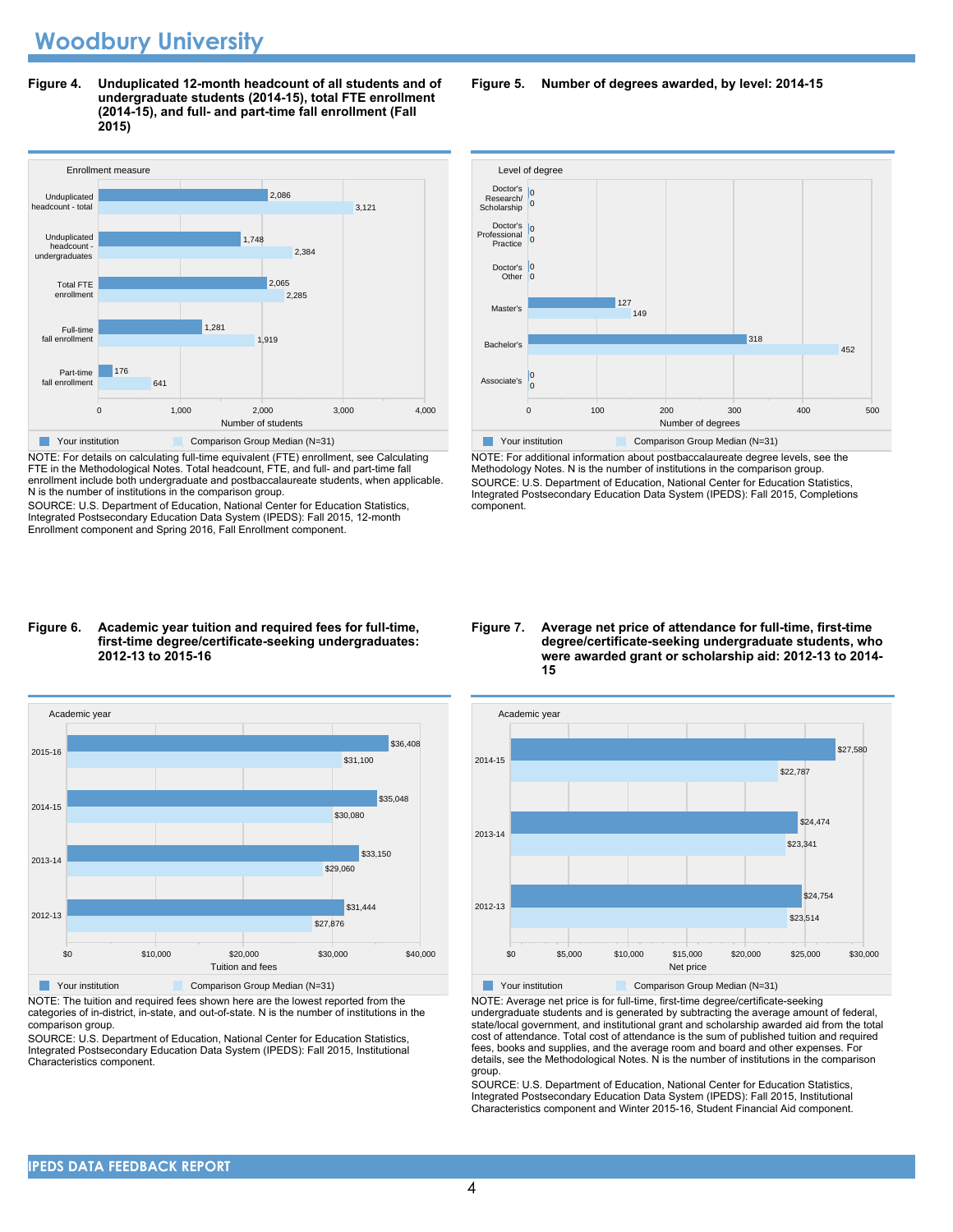# **Woodbury University**

**Figure 8. Percent of full-time, first-time degree/certificate-seeking undergraduate students who were awarded grant or scholarship aid from the federal government, state/local government, or the institution, or loans, by type of aid: 2014-15**



NOTE: Any grant aid above includes grant or scholarship aid awarded from the federal government, state/local government, or the institution. Federal grants includes Pell grants and other federal grants. Any loans includes federal loans and other loans awarded to students. For details on how students are counted for financial aid reporting, see Cohort Determination in the Methodological Notes. N is the number of institutions in the comparison group.

SOURCE: U.S. Department of Education, National Center for Education Statistics, Integrated Postsecondary Education Data System (IPEDS): Winter 2015-16, Student Financial Aid component.

#### **Figure 9. Average amounts of grant or scholarship aid from the federal government, state/local government, or the institution, or loans awarded to full-time, first-time degree/certificate-seeking undergraduate students, by type of aid: 2014-15**



NOTE: Any grant aid above includes grant or scholarship aid awarded from the federal government, state/local government, or the institution. Federal grants includes Pell grants and other federal grants. Any loans includes federal loans and other loans awarded to students. Average amounts of aid were calculated by dividing the total aid awarded by the total number of recipients in each institution. N is the number of institutions in the comparison group.

SOURCE: U.S. Department of Education, National Center for Education Statistics, Integrated Postsecondary Education Data System (IPEDS): Winter 2015-16, Student Financial Aid component.

#### **Figure 10. Percent of all undergraduates awarded aid, by type of aid: 2014-15**



NOTE: Any grant aid above includes grant or scholarship aid awarded from the federal government, state/local government, the institution, or other sources. Federal loans includes only federal loans awarded to students. N is the number of institutions in the comparison group.

SOURCE: U.S. Department of Education, National Center for Education Statistics, Integrated Postsecondary Education Data System (IPEDS): Winter 2015-16, Student Financial Aid component.

#### **Figure 11. Average amount of aid awarded to all undergraduates, by type of aid: 2014-15**



Your institution Comparison Group Median (N=31)

NOTE: Any grant aid above includes grant or scholarship aid from the federal government, state/local government, the institution, or other sources. Federal loans includes federal loans to students. Average amounts of aid were calculated by dividing the total aid awarded by the total number of recipients in each institution. N is the number of institutions in the comparison group.

SOURCE: U.S. Department of Education, National Center for Education Statistics, Integrated Postsecondary Education Data System (IPEDS): Winter 2015-16, Student Financial Aid component.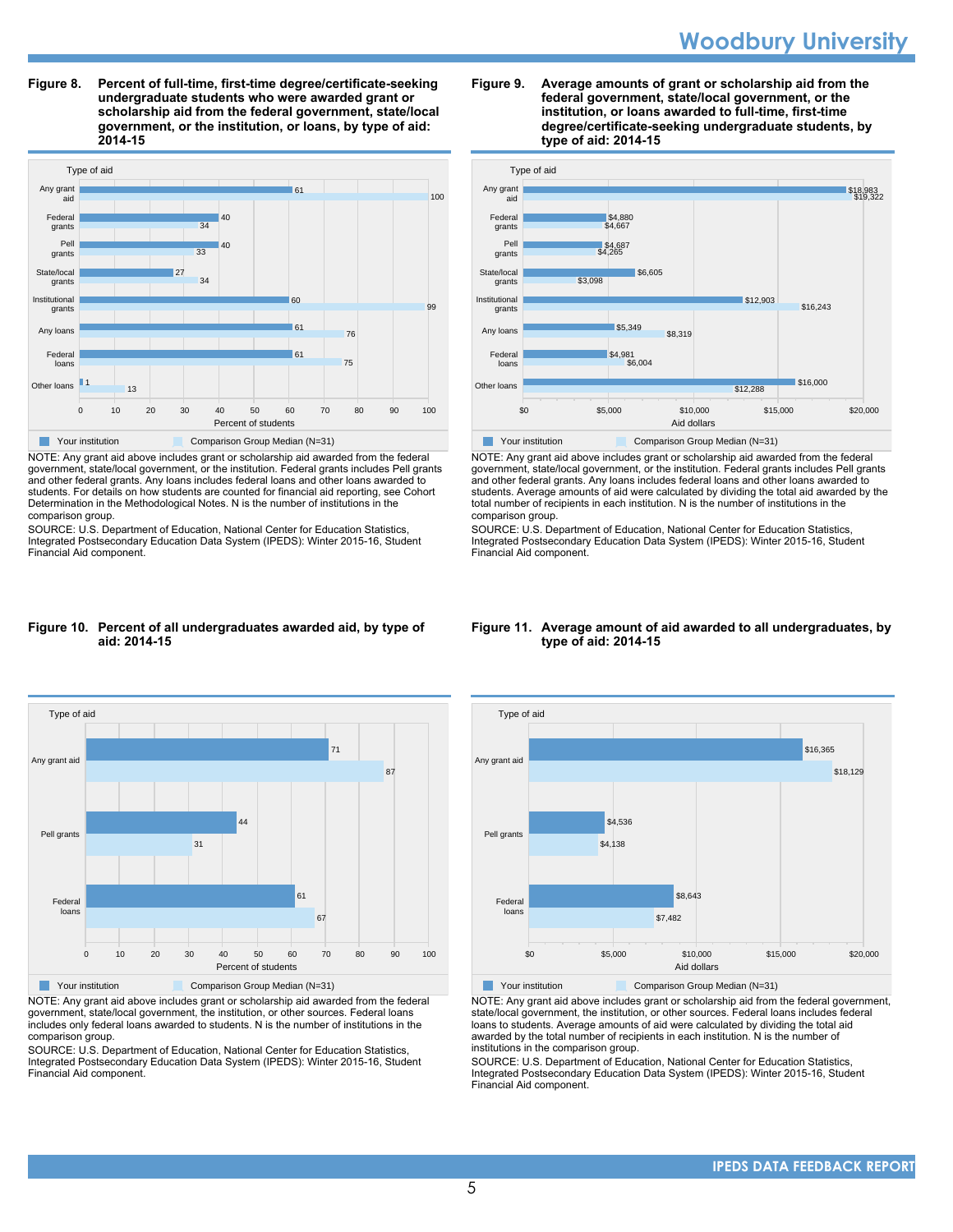**Figure 12. Retention rates of full-time, first-time bachelor's degree seeking students (Fall 2014 cohort)**



NOTE: Retention rates are measured from the fall of first enrollment to the following fall. Academic reporting institutions report retention data as of the institution's official fall reporting date or as of October 15, 2014. Program reporters determine the cohort with enrollment any time between August 1-October 31, 2014 and retention based on August 1, 2015. Four-year institutions report retention rates for students seeking a bachelor's degree. For more details, see the Methodological Notes. N is the number of institutions in the comparison group.

SOURCE: U.S. Department of Education, National Center for Education Statistics, Integrated Postsecondary Education Data System (IPEDS): Spring 2016, Fall Enrollment component.







NOTE: The 6-year graduation rate is the Student Right-to-Know (SRK) rate; the 4- and 8 year rates are calculated using the same methodology. For details, see the Methodological Notes. N is the number of institutions in the comparison group. SOURCE: U.S. Department of Education, National Center for Education Statistics, Integrated Postsecondary Education Data System (IPEDS): Winter 2015-16, 200% Graduation Rates component.





NOTE: Graduation rate cohort includes all full-time, first-time degree/certificate-seeking undergraduate students. Graduation and transfer-out rates are the Student Right-to-Know rates. Only institutions with mission to prepare students to transfer are required to report transfer out. For more details, see the Methodological Notes. N is the number of institutions in the comparison group.

SOURCE: U.S. Department of Education, National Center for Education Statistics, Integrated Postsecondary Education Data System (IPEDS): Winter 2015-16, Graduation Rates component.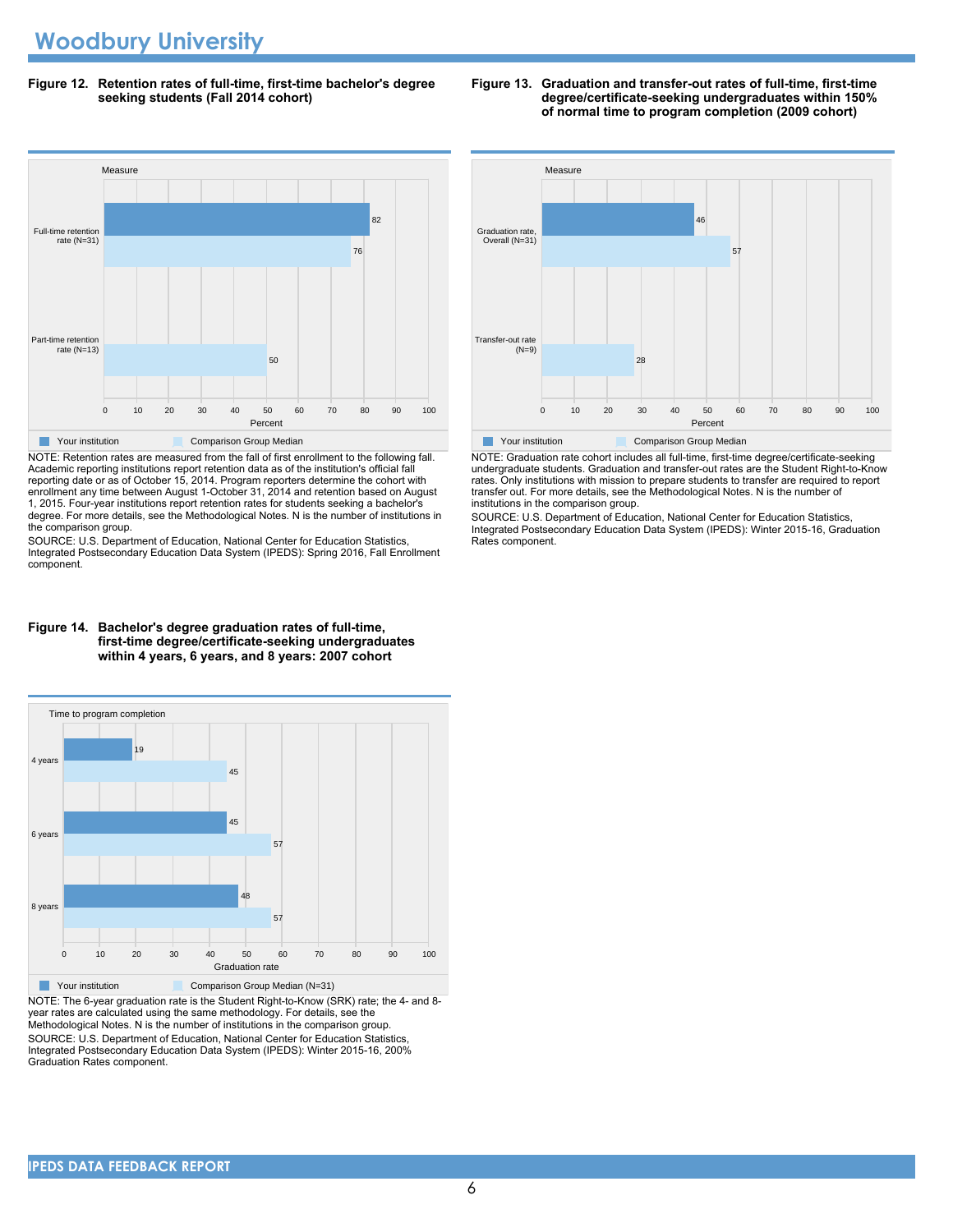#### **Figure 15. Graduation rates of full-time, first-time degree/certificate-seeking undergraduates within 150% of normal time to program completion, by race/ethnicity: 2009 cohort**



NOTE: For more information about disaggregation of data by race and ethnicity, see the Methodological Notes. The graduation rates are the Student Right-to-Know (SRK) rates. Median values for the comparison group will not add to 100%. N is the number of institutions in the comparison group.

SOURCE: U.S. Department of Education, National Center for Education Statistics, Integrated Postsecondary Education Data System (IPEDS): Winter 2015-16, Graduation Rates component.

#### **Figure 16. Percent distribution of core revenues, by source: Fiscal year 2015**





NOTE: The comparison group median is based on those members of the comparison group that report finance data using the same accounting standards as the comparison institution. For a detailed definition of core revenues, see the Methodological Notes. N is the number of institutions in the comparison group.

SOURCE: U.S. Department of Education, National Center for Education Statistics, Integrated Postsecondary Education Data System (IPEDS): Spring 2016, Finance component.



NOTE: Expenses per full-time equivalent (FTE) enrollment, particularly instruction, may be inflated because finance data includes all core expenses while FTE reflects credit activity only. For details on calculating FTE enrollment and a detailed definition of core expenses, see the Methodological Notes. N is the number of institutions in the comparison group.

SOURCE: U.S. Department of Education, National Center for Education Statistics, Integrated Postsecondary Education Data System (IPEDS): Fall 2015, 12-month Enrollment component and Spring 2016, Finance component.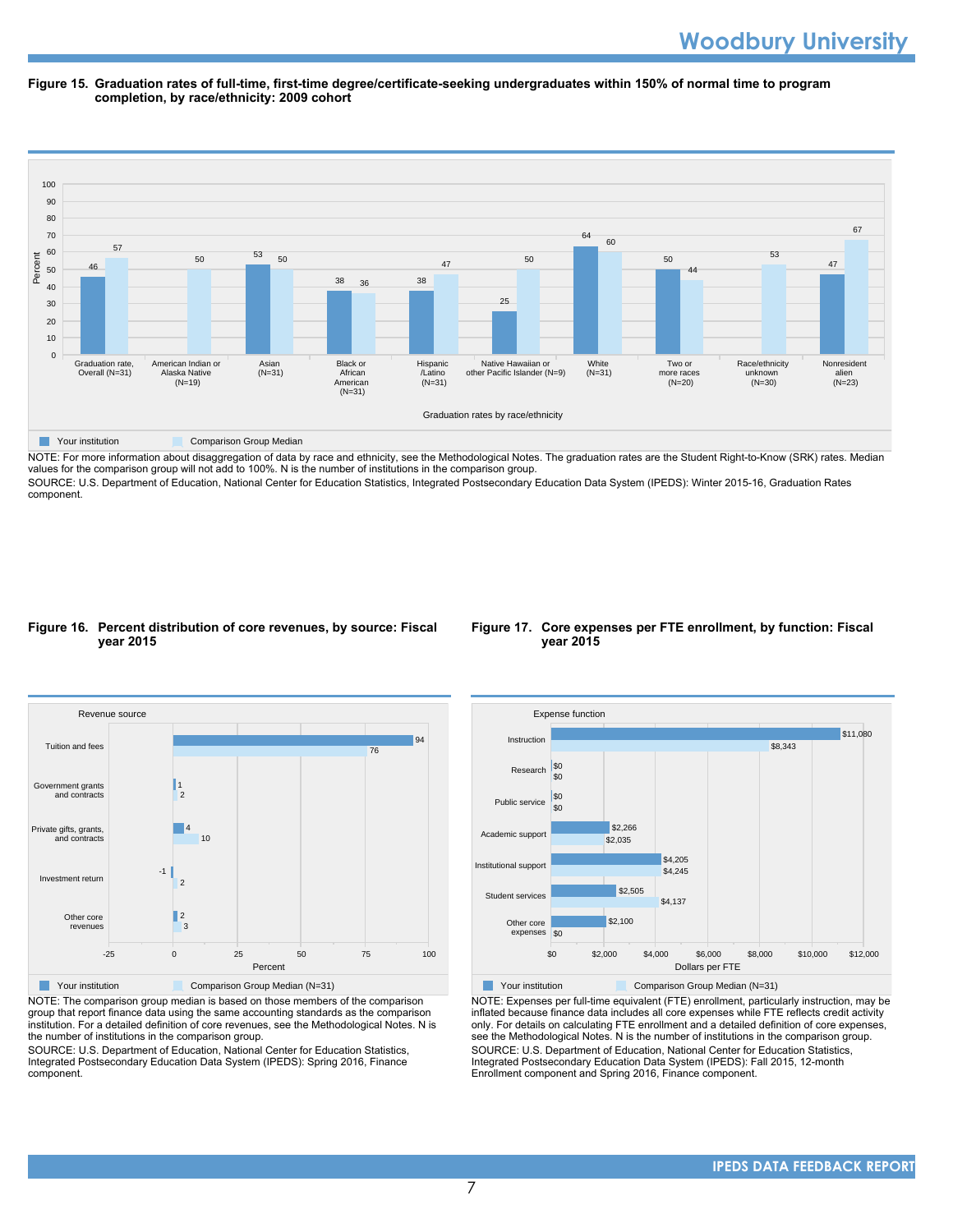# **Woodbury University**

**Figure 18. Full-time equivalent staff, by occupational category: Fall 2015**

#### Staff cate<br>Postsecondary Teachers 0 50 50 100 50 50 200 Number of staff Othe Healthcare Community service, legal, arts, and media Computer, engineering, and science Business and financial operations Management Instructional support occupations and staff 84 49 4 1 43  $\mathbb{I}2$ 15 13 17 7 42 25  $\overline{30}$ 38 162 154 Staff category **Your institution** Comparison Group Median (N=31)

NOTE: Graduate assistants are not included. For calculation details, see the Methodological Notes. N is the number of institutions in the comparison group. SOURCE: U.S. Department of Education, National Center for Education Statistics, Integrated Postsecondary Education Data System (IPEDS): Spring 2016, Human Resources component.

#### **Figure 19. Average salaries of full-time instructional non-medical staff equated to 9-month contracts, by academic rank: Academic year 2015-16**



NOTE: Average salaries of full-time instructional non-medical staff equated to 9-month contracts was calculated by multiplying the average monthly salary by 9. The average monthly salary was calculated by dividing the total salary outlays by the total number of months covered by staff on 9, 10, 11 and 12-month contracts.

SOURCE: U.S. Department of Education, National Center for Education Statistics, Integrated Postsecondary Education Data System (IPEDS): Spring 2016, Human Resources component.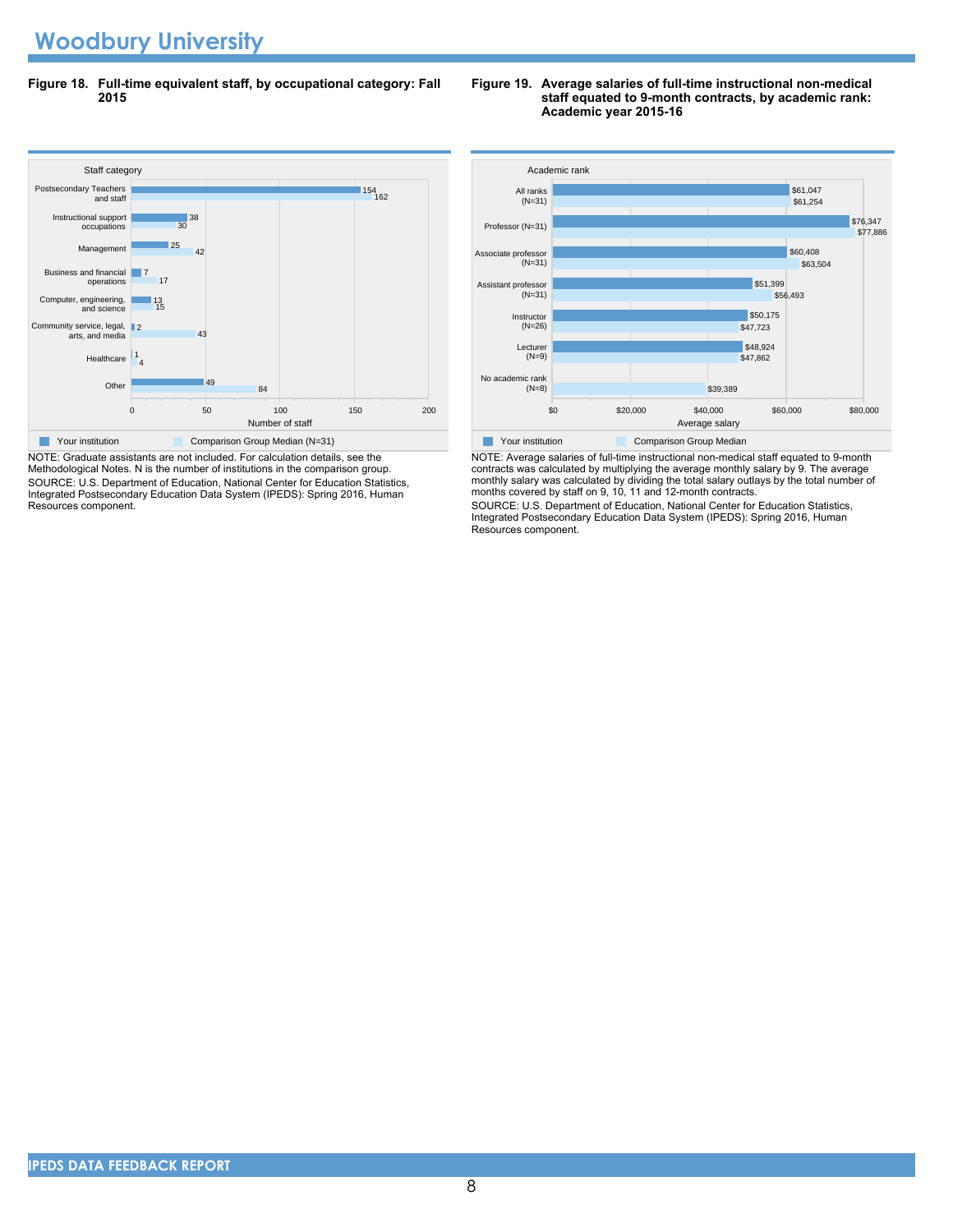# **METHODOLOGICAL NOTES**

#### **Overview**

This report is based on data supplied by institutions to IPEDS during the 2015-16 data collection year. Response rates exceeded 99% for most surveys. Detailed response tables are included in IPEDS First Look reports at [http://nces.ed.gov/pubsearch/getpubcats.asp?sid=010.](http://nces.ed.gov/pubsearch/getpubcats.asp?sid=010)

#### **Use of Median Values for Comparison Group**

The value for the comparison institution is compared to the median value for the comparison group for each statistic included in the figure. If more than one statistic is presented in a figure, the median values are determined separately for each indicator or statistic. Medians are not reported for comparison groups with fewer than three values. Where percentage distributions are presented, median values may not add to 100%. To access all the data used to create the figures included in this report, go to 'Use the Data' portal on the IPEDS website (<http://nces.ed.gov/ipeds>).

#### **Missing Statistics**

If a statistic is not reported for your institution, the omission indicates that the statistic is not relevant to your institution and the data were not collected. Not all notes may be applicable to your report.

#### **Use of Imputed Data**

All IPEDS data are subject to imputation for total (institutional) and partial (item) nonresponse. If necessary, imputed values were used to prepare your report.

#### **Data Confidentiality**

IPEDS data are not collected under a pledge of confidentiality.

#### **Disaggregation of Data by Race/Ethnicity**

When applicable, some statistics are disaggregated by race/ethnicity. Data disaggregated by race/ethnicity have been reported using the 1997 Office of Management and Budget categories. Detailed information about the race/ethnicity categories can be found at <http://nces.ed.gov/ipeds/reic/resource.asp>.

#### **Cohort Determination for Reporting Student Financial Aid and Graduation Rates**

Student cohorts for reporting Student Financial Aid and Graduation Rates data are based on the reporting type of the institution. For institutions that report based on an academic year (those operating on standard academic terms), student counts and cohorts are based on fall term data. Student counts and cohorts for program reporters (those that do not operate on standard academic terms) are based on unduplicated counts of students enrolled during a full 12-month period.

# **DESCRIPTION OF STATISTICS USED IN THE FIGURES**

#### **Admissions (only for non-open-admissions schools)**

#### *Admissions and Test Score Data*

Admissions and test score data are presented only for institutions that do not have an open admission policy, and apply to first-time, degree/certificate-seeking undergraduate students only. Applicants include only those students who fulfilled all requirements for consideration for admission and who were notified of one of the following actions: admission, non-admission, placement on a wait list, or application withdrawn (by applicant or institution). Admitted applicants (admissions) include wait-listed students who were subsequently offered admission. Early decision, early action, and students who began studies during the summer prior to the fall reporting period are included. For customized Data Feedback Reports, test scores are presented only if they are required for admission.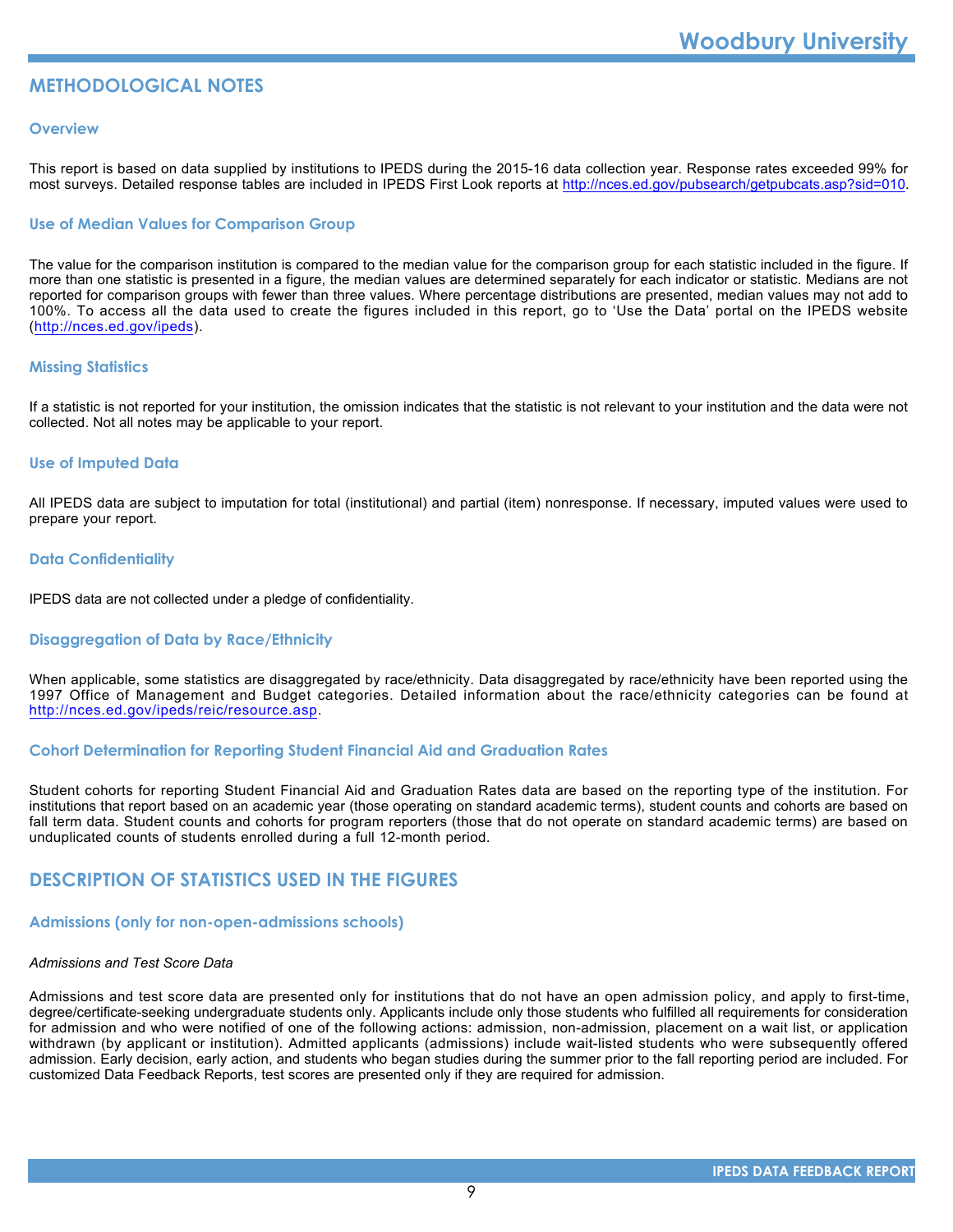## **Student Enrollment**

#### *FTE Enrollment*

The full-time equivalent (FTE) enrollment used in this report is the sum of the institution's FTE undergraduate enrollment and FTE graduate enrollment (as calculated from or reported on the 12-month Enrollment component). Undergraduate and graduate FTE are estimated using 12 -month instructional activity (credit and/or contact hours). See "Calculation of FTE Students (using instructional activity)" in the IPEDS Glossary at <http://nces.ed.gov/ipeds/glossary/>.

#### *Total Entering Undergraduate Students*

Total entering students are students at the undergraduate level, both full- and part-time, new to the institution in the fall term (or the prior summer term who returned in the fall). This includes all first-time undergraduate students, students transferring into the institution at the undergraduate level, and non-degree/certificate-seeking undergraduates entering in the fall. Only degree-granting, academic year reporting institutions provide total entering student data.

#### **Charges and Net Price**

#### *Average Institutional Net Price*

Average net price is calculated for full-time, first-time degree/certificate-seeking undergraduates who were awarded grant or scholarship aid from the federal government, state/local government, or the institution anytime during the full aid year. For public institutions, this includes only students who paid the in-state or in-district tuition rate. Other sources of grant aid are excluded. Average net price is generated by subtracting the average amount of federal, state/local government, and institutional grant and scholarship aid from the total cost of attendance. Total cost of attendance is the sum of published tuition and required fees, books and supplies, and the average room and board and other expenses.

For the purpose of the IPEDS reporting, aid awarded refers to financial aid that was awarded to, and accepted by, a student. This amount may differ from the aid amount that is disbursed to a student.

#### **Retention and Graduation Rates**

#### *Graduation Rates and Transfer-out Rate*

Graduation rates are those developed to satisfy the requirements of the Student Right-to-Know Act and Higher Education Act, as amended, and are defined as the total number of individuals from a given cohort of full-time, first-time degree/certificate-seeking undergraduates who completed a degree or certificate within a given percent of normal time to complete all requirements of the degree or certificate program before the ending status date of August 31, 2014; divided by the total number of students in the cohort of full-time, first-time degree/certificateseeking undergraduates minus any allowable exclusions. Institutions are permitted to exclude from the cohort students who died or were totally and permanently disabled; those who left school to serve in the armed forces or were called up to active duty; those who left to serve with a foreign aid service of the federal government, such as the Peace Corps; and those who left to serve on an official church mission.

Transfer-out rate is the total number of students from the cohort who are known to have transferred out of the reporting institution (without earning a degree/award) and subsequently re-enrolled at another institution within the same time period; divided by the same adjusted cohort (initial cohort minus allowable exclusions) as described above. Only institutions with a mission that includes providing substantial preparation for students to enroll in another eligible institution are required to report transfers out.

#### *Retention Rates*

Retention rates are measures at which students persist in their educational program at an institution, expressed as a percentage. For fouryear institutions, this is the percentage of first-time bachelors (or equivalent) degree-seeking undergraduates from the previous fall who are again enrolled in the current fall. For all other institutions this is the percentage of first-time degree/certificate-seeking students from the previous fall who either re-enrolled or successfully completed their program by the current fall. The full-time retention rate is calculated using the percentage of full-time, first-time degree/certificate-seeking undergraduates, while the part-time rate is calculated using the percentage of part-time, first-time degree/certificate-seeking undergraduates.

#### **Finance**

#### *Core Revenues*

Core revenues for public institutions reporting under GASB standards include tuition and fees; state and local appropriations; government grants and contracts; private gifts, grants, and contracts; sales and services of educational activities; investment income; other operating and